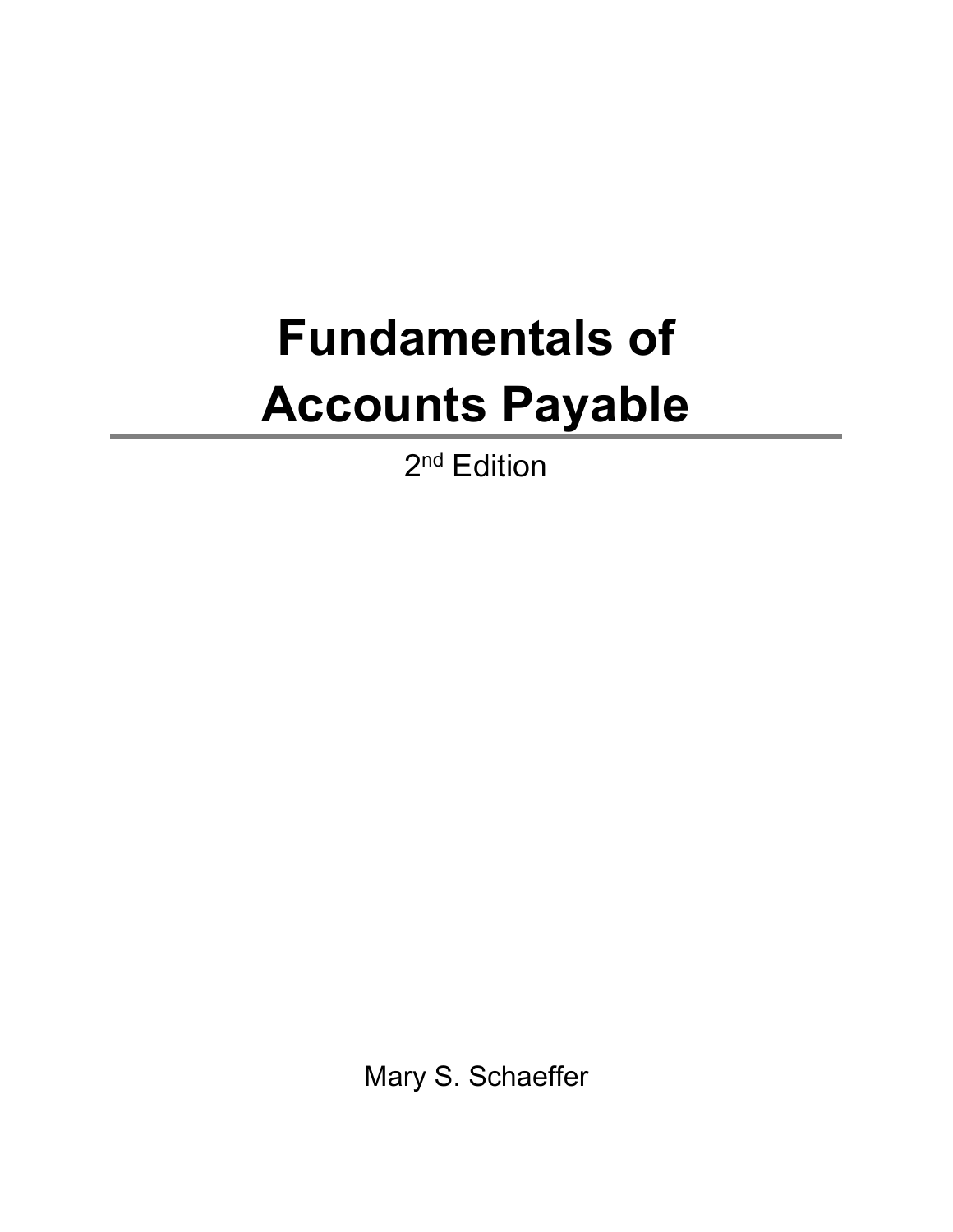## **Table of Contents**

| The Ownership Quandary: Three Questions to Ask Before Requesting Ownership 9<br>When Contact Information Really Matters: Change of Bank Account Requests  12<br>How Vendor Portals Can Help Prevent ACH Change of Bank Account Fraud 16<br>Three Simple Ways to Increase the Number of Invoices Received Electronically 21 |  |
|----------------------------------------------------------------------------------------------------------------------------------------------------------------------------------------------------------------------------------------------------------------------------------------------------------------------------|--|
| Vendor Portals in Accounts Payable: What You Need to Know to Get Started 14                                                                                                                                                                                                                                                |  |
|                                                                                                                                                                                                                                                                                                                            |  |
|                                                                                                                                                                                                                                                                                                                            |  |
|                                                                                                                                                                                                                                                                                                                            |  |
|                                                                                                                                                                                                                                                                                                                            |  |
|                                                                                                                                                                                                                                                                                                                            |  |
|                                                                                                                                                                                                                                                                                                                            |  |
|                                                                                                                                                                                                                                                                                                                            |  |
|                                                                                                                                                                                                                                                                                                                            |  |
|                                                                                                                                                                                                                                                                                                                            |  |
|                                                                                                                                                                                                                                                                                                                            |  |
|                                                                                                                                                                                                                                                                                                                            |  |
|                                                                                                                                                                                                                                                                                                                            |  |
|                                                                                                                                                                                                                                                                                                                            |  |
|                                                                                                                                                                                                                                                                                                                            |  |
|                                                                                                                                                                                                                                                                                                                            |  |
|                                                                                                                                                                                                                                                                                                                            |  |
|                                                                                                                                                                                                                                                                                                                            |  |
|                                                                                                                                                                                                                                                                                                                            |  |
|                                                                                                                                                                                                                                                                                                                            |  |
|                                                                                                                                                                                                                                                                                                                            |  |
|                                                                                                                                                                                                                                                                                                                            |  |
|                                                                                                                                                                                                                                                                                                                            |  |
|                                                                                                                                                                                                                                                                                                                            |  |
|                                                                                                                                                                                                                                                                                                                            |  |
|                                                                                                                                                                                                                                                                                                                            |  |
|                                                                                                                                                                                                                                                                                                                            |  |
|                                                                                                                                                                                                                                                                                                                            |  |
|                                                                                                                                                                                                                                                                                                                            |  |
|                                                                                                                                                                                                                                                                                                                            |  |
|                                                                                                                                                                                                                                                                                                                            |  |
|                                                                                                                                                                                                                                                                                                                            |  |
|                                                                                                                                                                                                                                                                                                                            |  |
|                                                                                                                                                                                                                                                                                                                            |  |
|                                                                                                                                                                                                                                                                                                                            |  |
|                                                                                                                                                                                                                                                                                                                            |  |
|                                                                                                                                                                                                                                                                                                                            |  |
|                                                                                                                                                                                                                                                                                                                            |  |
|                                                                                                                                                                                                                                                                                                                            |  |
|                                                                                                                                                                                                                                                                                                                            |  |
|                                                                                                                                                                                                                                                                                                                            |  |
|                                                                                                                                                                                                                                                                                                                            |  |
|                                                                                                                                                                                                                                                                                                                            |  |
|                                                                                                                                                                                                                                                                                                                            |  |
|                                                                                                                                                                                                                                                                                                                            |  |
|                                                                                                                                                                                                                                                                                                                            |  |
|                                                                                                                                                                                                                                                                                                                            |  |
|                                                                                                                                                                                                                                                                                                                            |  |
|                                                                                                                                                                                                                                                                                                                            |  |
|                                                                                                                                                                                                                                                                                                                            |  |
|                                                                                                                                                                                                                                                                                                                            |  |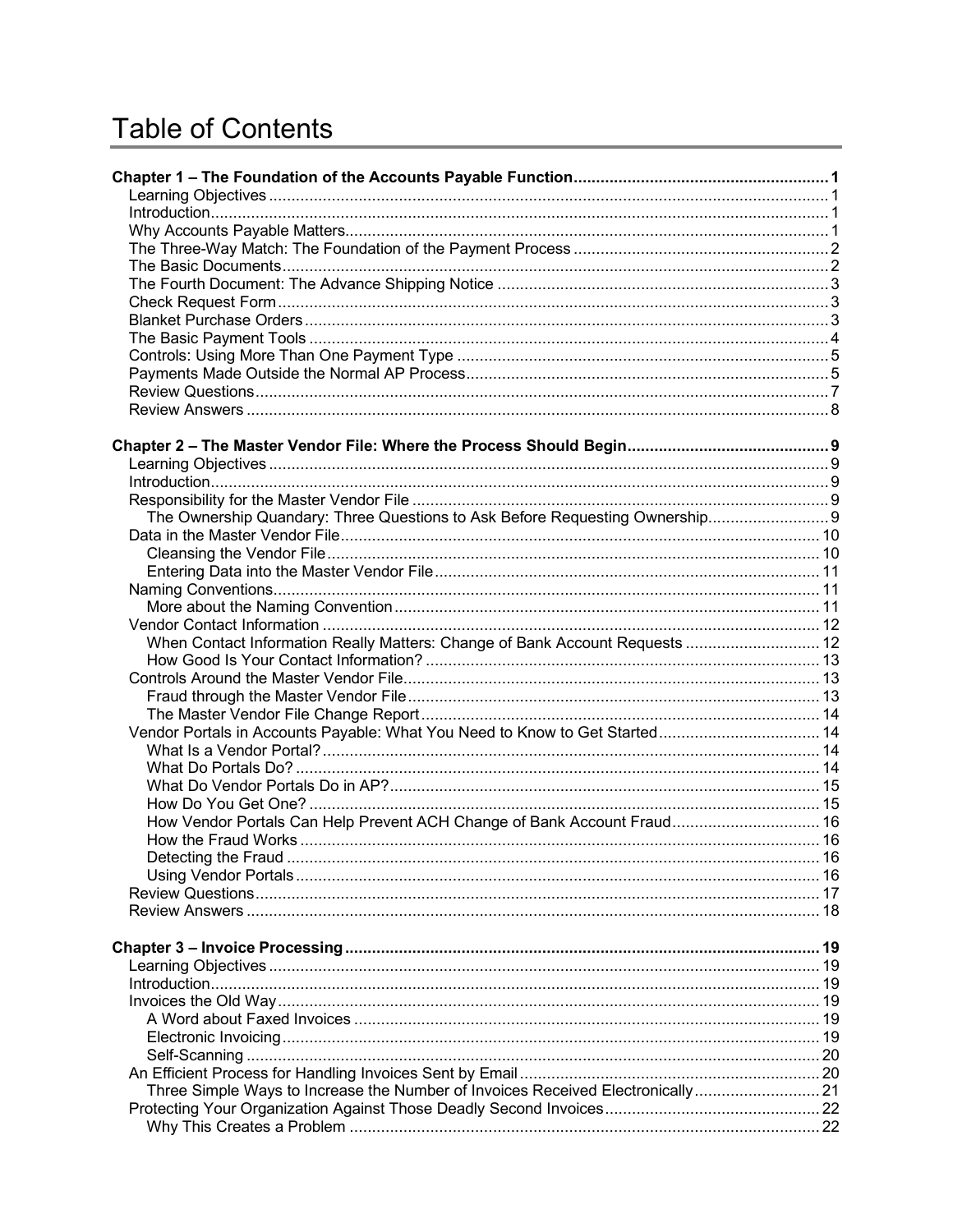| Chapter 5 - Corporate Procurement Cards: Streamlining the Payment Process for Small |  |
|-------------------------------------------------------------------------------------|--|
|                                                                                     |  |
|                                                                                     |  |
|                                                                                     |  |
|                                                                                     |  |
|                                                                                     |  |
|                                                                                     |  |
|                                                                                     |  |
|                                                                                     |  |
|                                                                                     |  |
|                                                                                     |  |
|                                                                                     |  |
|                                                                                     |  |
|                                                                                     |  |
|                                                                                     |  |
|                                                                                     |  |
|                                                                                     |  |
|                                                                                     |  |
|                                                                                     |  |
|                                                                                     |  |
|                                                                                     |  |
|                                                                                     |  |
|                                                                                     |  |
|                                                                                     |  |
|                                                                                     |  |
| Critical Issues to Evaluate when Considering a Move/or an Expansion of an ACH 44    |  |
|                                                                                     |  |
|                                                                                     |  |
|                                                                                     |  |
|                                                                                     |  |
|                                                                                     |  |
|                                                                                     |  |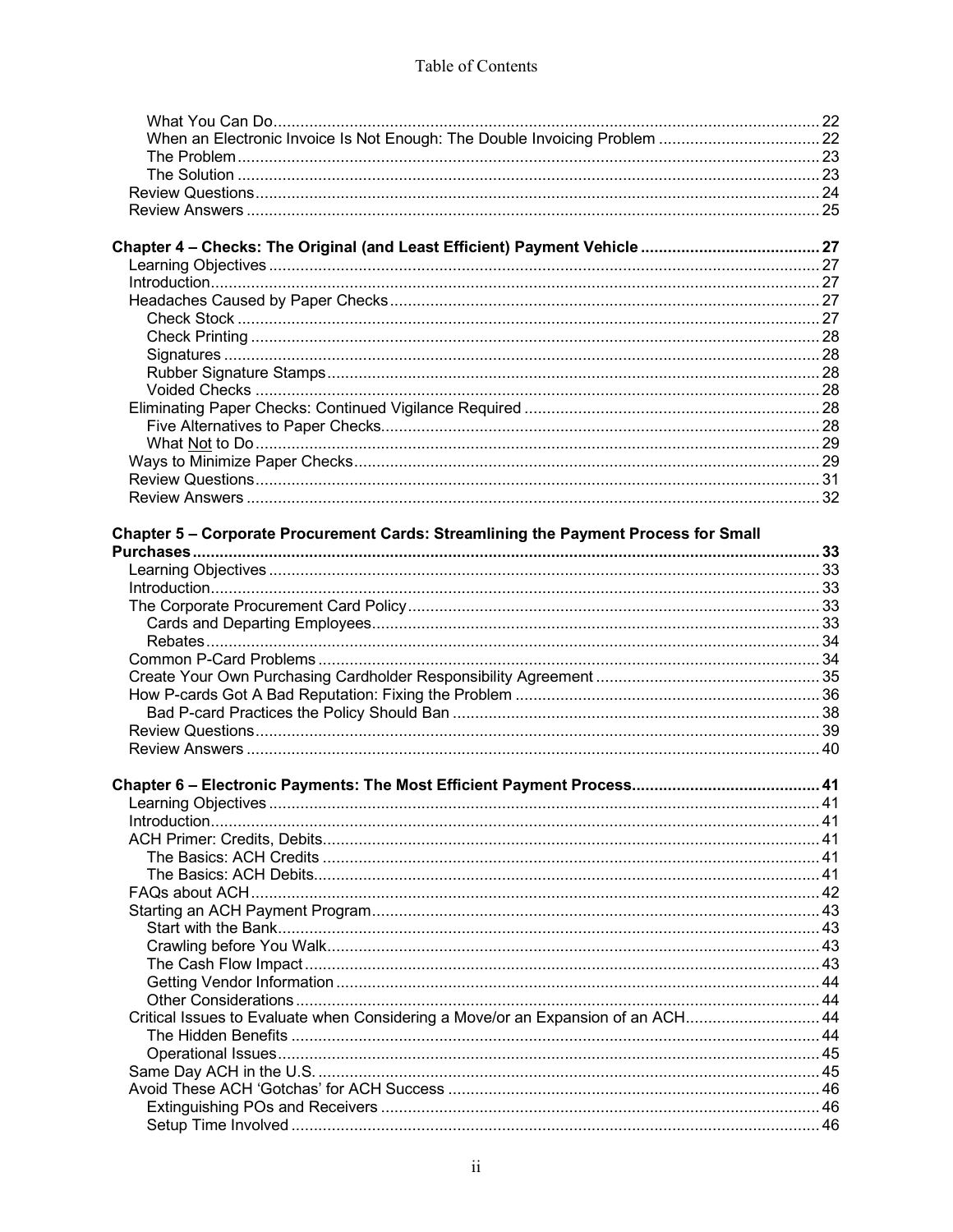## Table of Contents

| A Plan to Ensure Discrepant Invoices Don't Create a Financial Debacle for Your Company  53 |  |
|--------------------------------------------------------------------------------------------|--|
|                                                                                            |  |
|                                                                                            |  |
|                                                                                            |  |
|                                                                                            |  |
|                                                                                            |  |
|                                                                                            |  |
|                                                                                            |  |
|                                                                                            |  |
|                                                                                            |  |
|                                                                                            |  |
|                                                                                            |  |
|                                                                                            |  |
|                                                                                            |  |
|                                                                                            |  |
|                                                                                            |  |
|                                                                                            |  |
|                                                                                            |  |
|                                                                                            |  |
|                                                                                            |  |
|                                                                                            |  |
|                                                                                            |  |
|                                                                                            |  |
|                                                                                            |  |
|                                                                                            |  |
|                                                                                            |  |
|                                                                                            |  |
|                                                                                            |  |
|                                                                                            |  |
|                                                                                            |  |
|                                                                                            |  |
|                                                                                            |  |
|                                                                                            |  |
|                                                                                            |  |
|                                                                                            |  |
|                                                                                            |  |
|                                                                                            |  |
|                                                                                            |  |
|                                                                                            |  |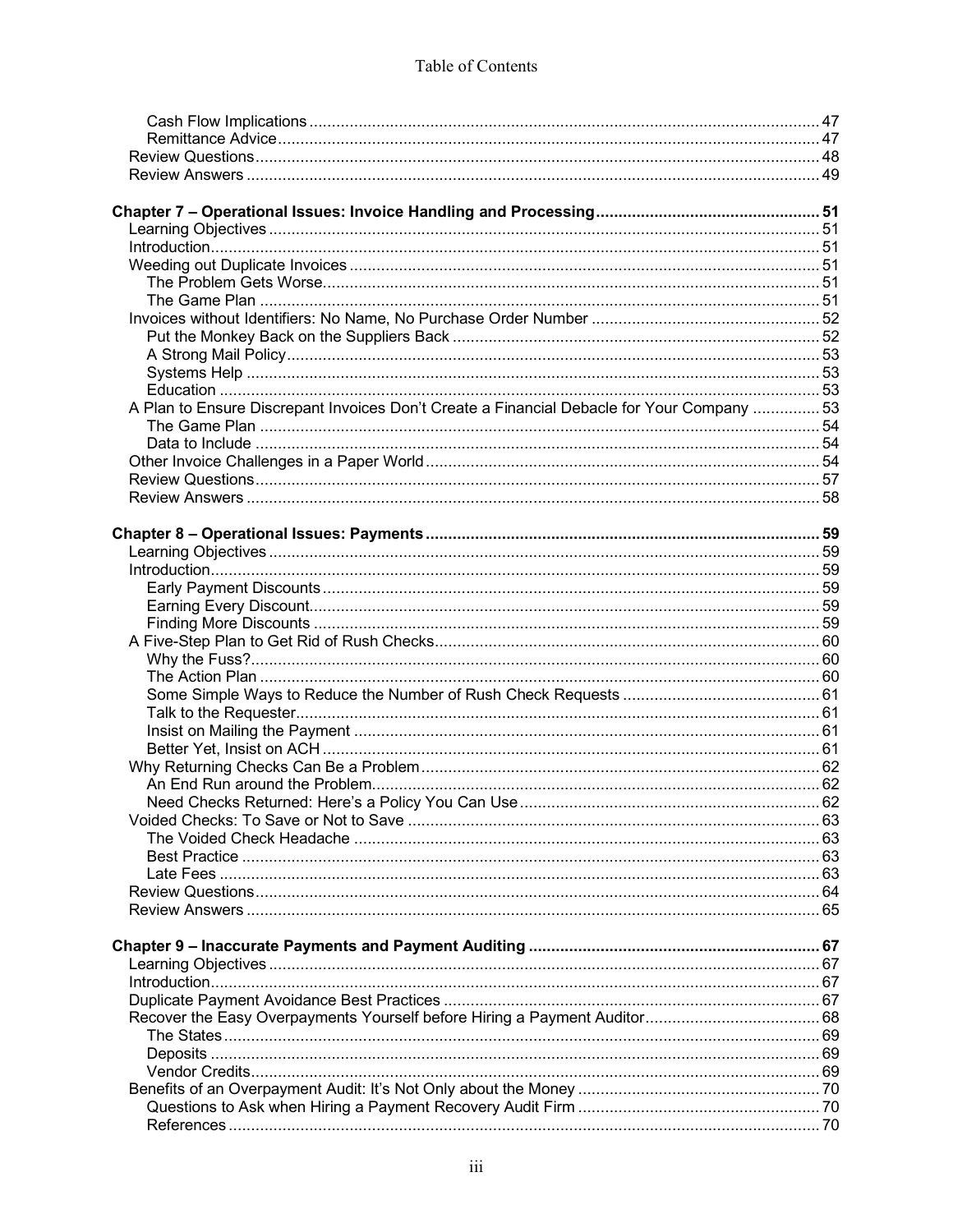| Chapter 11 - Check and Corporate Card Fraud: Detection and Prevention  85 |  |
|---------------------------------------------------------------------------|--|
|                                                                           |  |
|                                                                           |  |
|                                                                           |  |
|                                                                           |  |
|                                                                           |  |
|                                                                           |  |
|                                                                           |  |
|                                                                           |  |
|                                                                           |  |
|                                                                           |  |
|                                                                           |  |
|                                                                           |  |
|                                                                           |  |
|                                                                           |  |
|                                                                           |  |
|                                                                           |  |
|                                                                           |  |
|                                                                           |  |
|                                                                           |  |
|                                                                           |  |
|                                                                           |  |
|                                                                           |  |
|                                                                           |  |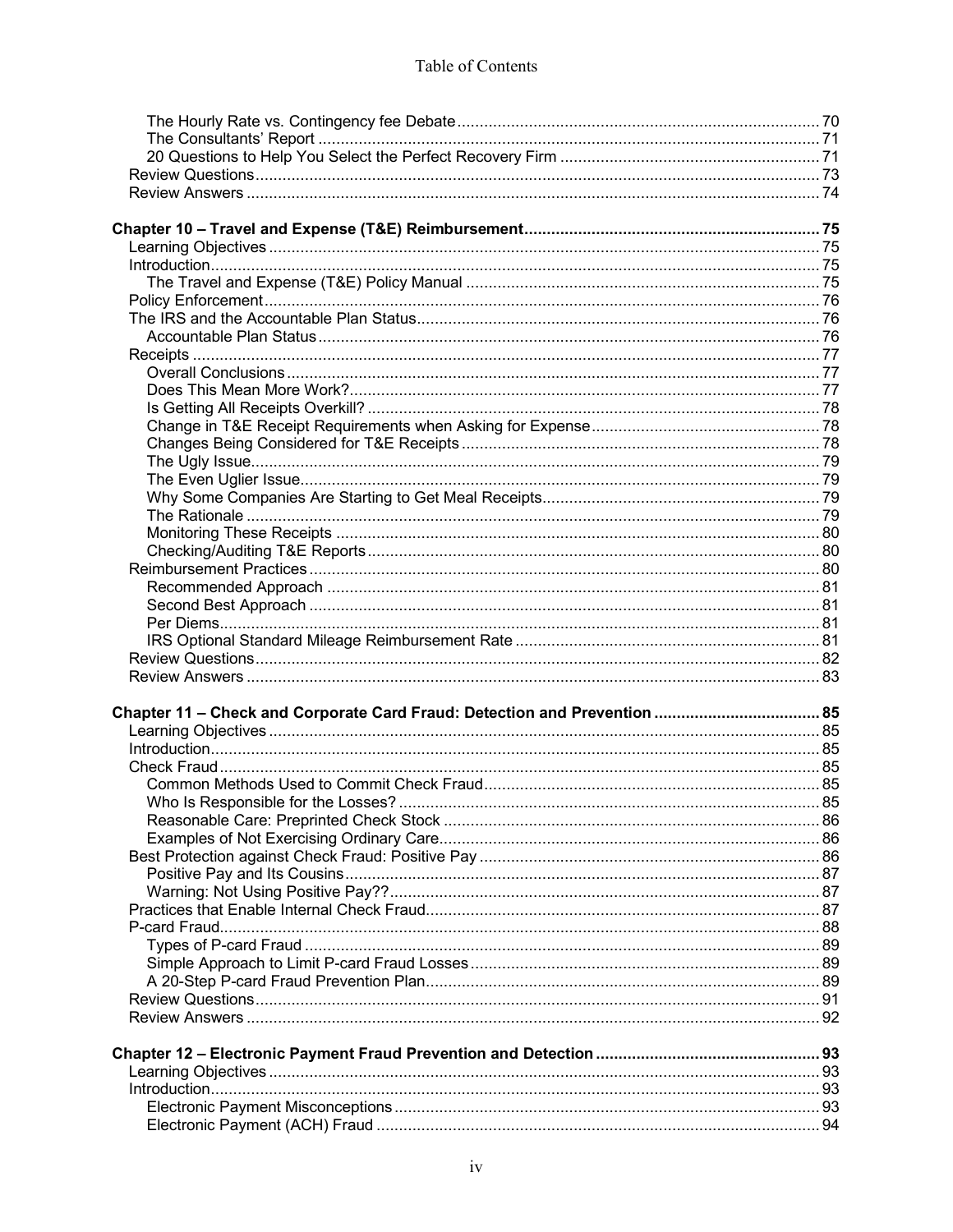## Table of Contents

| Chapter 13 - Other Types of Fraud Affecting the Accounts Payable Function 101 |  |
|-------------------------------------------------------------------------------|--|
|                                                                               |  |
|                                                                               |  |
|                                                                               |  |
|                                                                               |  |
|                                                                               |  |
|                                                                               |  |
|                                                                               |  |
|                                                                               |  |
|                                                                               |  |
|                                                                               |  |
|                                                                               |  |
|                                                                               |  |
|                                                                               |  |
|                                                                               |  |
|                                                                               |  |
|                                                                               |  |
|                                                                               |  |
|                                                                               |  |
|                                                                               |  |
|                                                                               |  |
|                                                                               |  |
|                                                                               |  |
|                                                                               |  |
|                                                                               |  |
|                                                                               |  |
|                                                                               |  |
|                                                                               |  |
|                                                                               |  |
|                                                                               |  |
|                                                                               |  |
|                                                                               |  |
|                                                                               |  |
|                                                                               |  |
|                                                                               |  |
|                                                                               |  |
|                                                                               |  |
|                                                                               |  |
|                                                                               |  |
|                                                                               |  |
| Chapter 15 - Regulatory Issues Affecting the Accounts Payable Function  121   |  |
|                                                                               |  |
|                                                                               |  |
|                                                                               |  |
|                                                                               |  |
|                                                                               |  |
|                                                                               |  |
|                                                                               |  |
|                                                                               |  |
|                                                                               |  |
|                                                                               |  |
|                                                                               |  |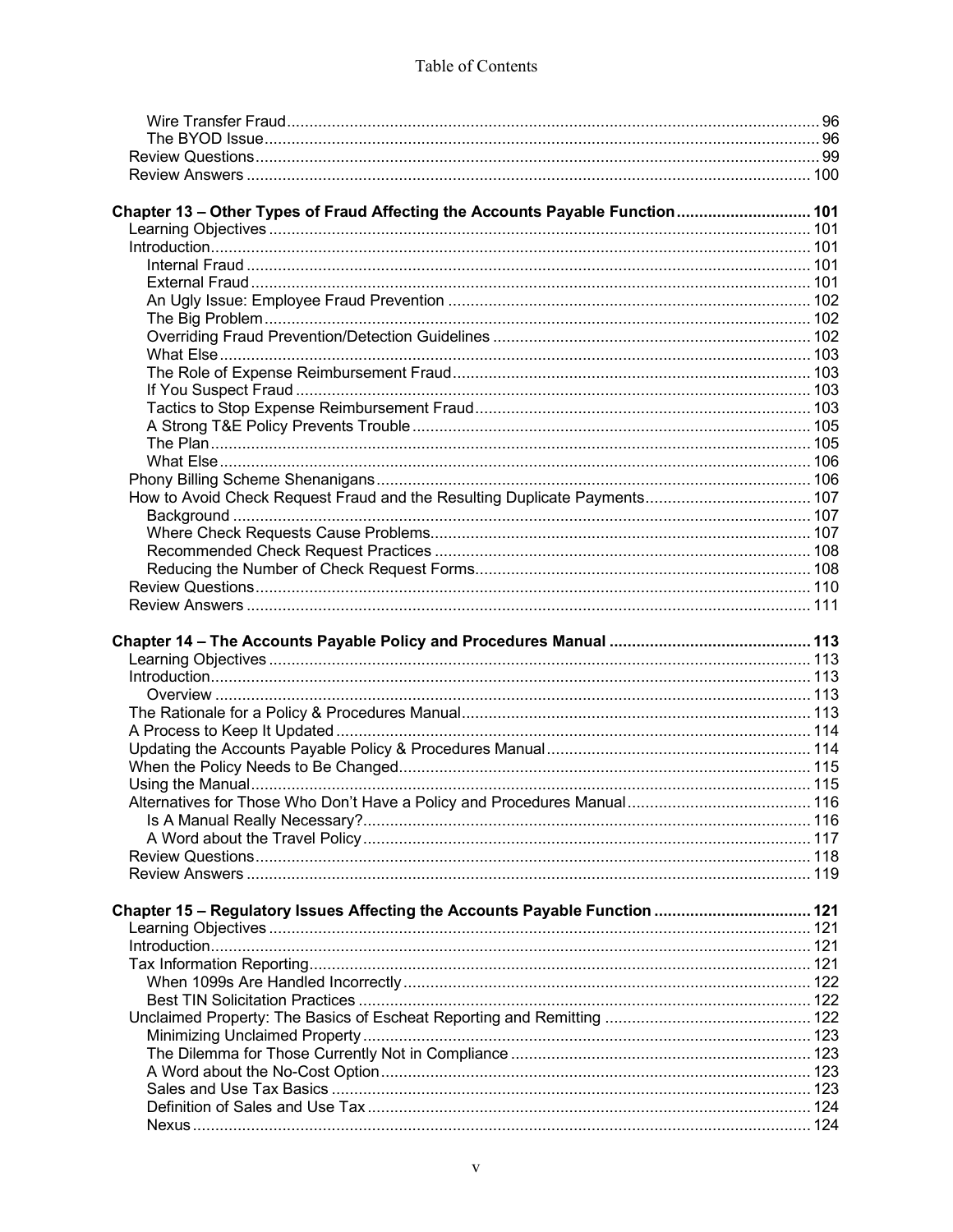| Chapter 16 - Using Technology to Run a More Efficient Accounts Payable Function  131     |  |
|------------------------------------------------------------------------------------------|--|
|                                                                                          |  |
|                                                                                          |  |
|                                                                                          |  |
|                                                                                          |  |
| An Internal Control Plan to Help You Use Technology to Run an Efficient AP Operation 133 |  |
|                                                                                          |  |
|                                                                                          |  |
|                                                                                          |  |
|                                                                                          |  |
|                                                                                          |  |
| Chapter 17 - Internal Controls: The Glue That Holds the AP Function Together 139         |  |
|                                                                                          |  |
|                                                                                          |  |
|                                                                                          |  |
|                                                                                          |  |
|                                                                                          |  |
|                                                                                          |  |
| Segregation of Duties: The Backbone of a Strong Internal Control Process 140             |  |
|                                                                                          |  |
|                                                                                          |  |
|                                                                                          |  |
|                                                                                          |  |
|                                                                                          |  |
|                                                                                          |  |
|                                                                                          |  |
|                                                                                          |  |
|                                                                                          |  |
|                                                                                          |  |
|                                                                                          |  |
|                                                                                          |  |
|                                                                                          |  |
|                                                                                          |  |
|                                                                                          |  |
|                                                                                          |  |
| New Best Practices that Tighten Controls and Reduce the Risk of External Fraud 145       |  |
|                                                                                          |  |
|                                                                                          |  |
|                                                                                          |  |
|                                                                                          |  |
|                                                                                          |  |
| Chapter 18 - Enhancing Productivity in Accounts Payable: The Ongoing Challenge 151       |  |
|                                                                                          |  |
|                                                                                          |  |
|                                                                                          |  |